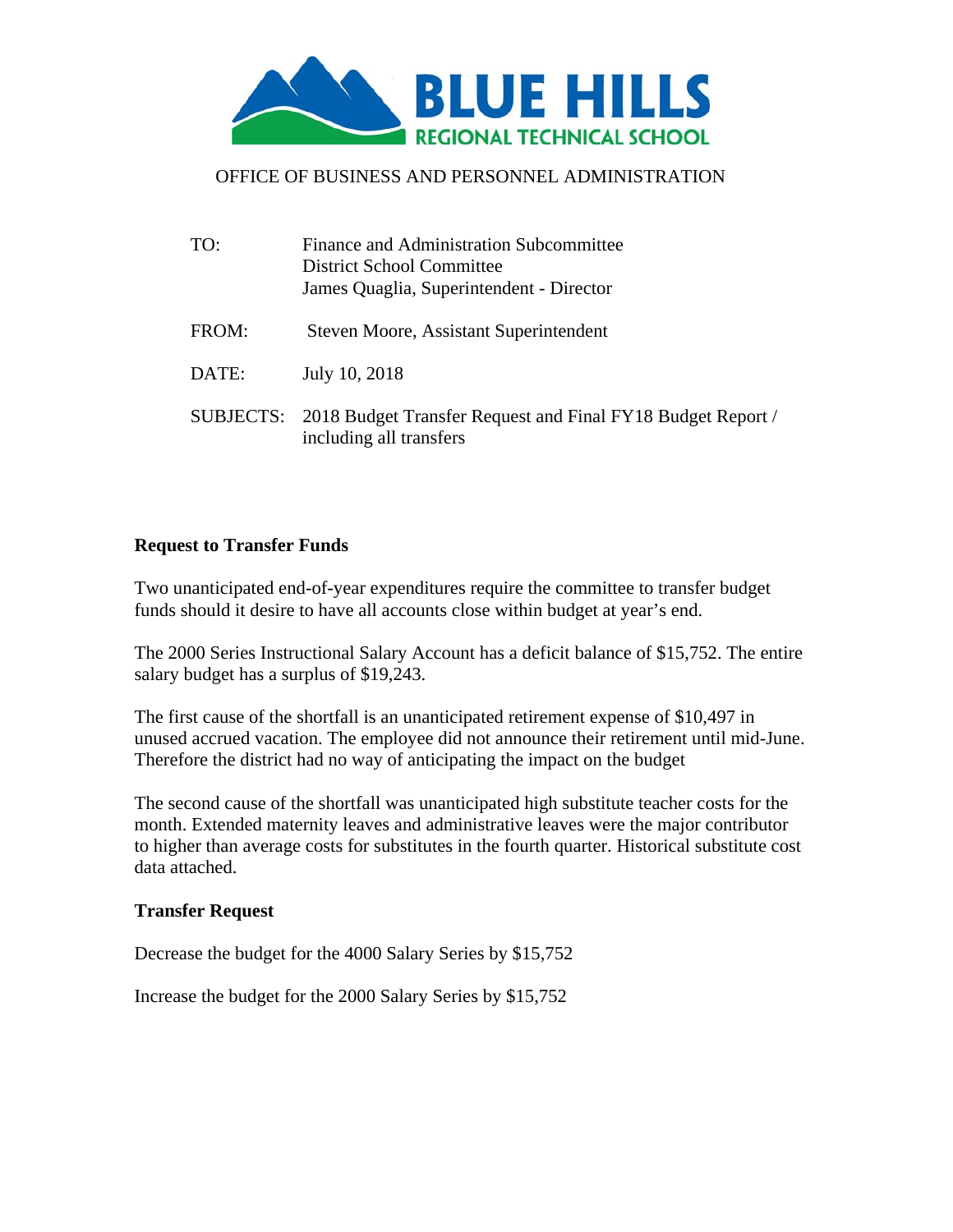## 2018 Budget Final Q4 YTD Report Including all Approved Transfers

| SALARY ACCOUNTS FOR:<br>PERIOD ENDING 6/30/18         | <b>Budget</b> | <b>TRANSFERS</b> | <b>Adjusted</b><br><b>BUDGET</b> | <b>YTD</b><br><b>EXPENDED</b> | <b>PROJECTED</b>         | <b>AVAILABLE</b><br><b>BUDGET</b> | <b>PCT</b><br>Expended |
|-------------------------------------------------------|---------------|------------------|----------------------------------|-------------------------------|--------------------------|-----------------------------------|------------------------|
| 1000 DISTRICT LEADERSHIP AND ADMINISTRATION           | 763,031       | 9,257            | 772,288                          | 770,978                       |                          | 1,310                             | 100%                   |
| <b>2000 INSTRUCTION</b>                               | 8,673,683     | 70,500           | 8,744,183                        | 8,744,184                     |                          | (1)                               | 100%                   |
| <b>3000 STUDENT SERVICES</b>                          | 426,820       | 3,661            | 430,481                          | 427,433                       |                          | 3,048                             | 99%                    |
| 4000 OPERATIONS and MAINTENANCE OF PLANT              | 1,126,406     | 42,516           | 1,168,922                        | 1,154,036                     | $\overline{\phantom{a}}$ | 14,886                            | 99%                    |
| <b>TOTALS</b>                                         | 10,989,940    | 125,934          | 11,115,874                       | 11,096,631                    |                          | 19,243                            | 100%                   |
| <b>EXPENSE ACCOUNTS FOR:</b><br>PERIOD ENDING 6/30/18 | <b>Budget</b> | <b>TRANSFERS</b> | <b>Adjusted</b><br><b>BUDGET</b> | <b>YTD</b><br><b>EXPENDED</b> | <b>ENCUMBRANCES</b>      | AVAILABLE<br><b>BUDGET</b>        | <b>PCT</b><br>Exp/Enc  |
| 1000 DISTRICT LEADERSHIP AND ADMINISTRATION           | 382,108       |                  | 382,108                          | 336,105                       |                          | 46,003                            | 88%                    |
| 2000 INSTRUCTION                                      | 817,868       |                  | 817,868                          | 769,853                       |                          | 48,015                            | 94%                    |
| 3000 STUDENT SERVICES                                 | 1,192,889     |                  | 1,192,889                        | 1,192,888                     |                          | 1                                 | 100%                   |
| 4000 OPERATIONS and MAINTENANCE OF PLANT              | 1,319,590     |                  | 1,319,590                        | 1,051,447                     |                          | 268,143                           | 80%                    |
| 5000 FIXED CHARGES                                    | 4,339,055     | (125, 934)       | 4,213,121                        | 4,070,836                     |                          | 142,285                           | 97%                    |
| 7000 CAPITAL PROJECTS                                 | 1,332,571     | $\blacksquare$   | 1,332,571                        | 1,332,571                     |                          |                                   | 100%                   |
| <b>TOTALS</b>                                         | 9,384,081     | (125, 934)       | 9,258,147                        | 8,753,700                     |                          | 504,447                           | 95%                    |
| <b>TOTAL ALL ACCOUNTS</b>                             | 20,374,021    | $\blacksquare$   | 20,374,021                       | 19,850,331                    |                          | 523,690                           | 97%                    |